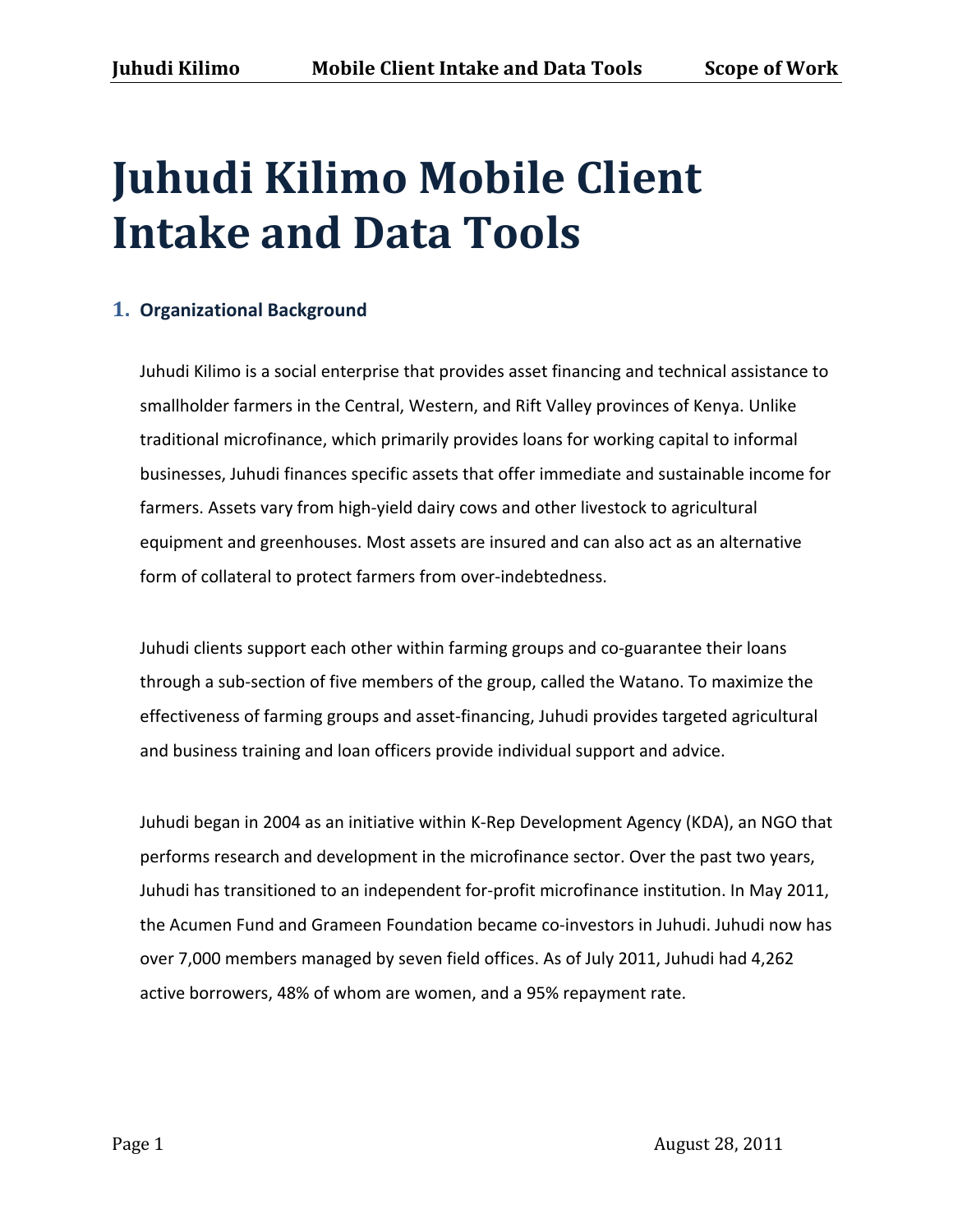## **2.** Project Background

To complete the transition to an independent and sustainable organization, Juhudi is leveraging technology to streamline its back office processes and systems. Currently, loan officers and clients complete several paper forms as part of the group intake, loan application, and repayment processes, including client intake forms, the group constitution, business appraisal forms (including a poverty assessment), Kiva interview and waiver forms (and photograph), household goods waiver, loan application forms, and monthly repayment receipts and ledgers. In an effort to reduce costs, data entry errors, and delays in processing, Juhudi has targeted some documents and processes to convert to electronic forms that loan officers can complete via mobile phones.

Juhudi is currently completing integration of a mobile repayment option for clients through Safaricom's M-Pesa. Mobile payments dramatically improve our monthly repayment operations and eliminate the need for paper receipts and ledgers. In addition, a volunteer developer created a tool to allow loan officers to view client data via mobile phones. The tool, called Simple MFI, syncs with Juhudi's MIS (Microsoft Dynamics Nav) to display client data by region and loan officer. Simple MFI is an open source Java-based tool that runs on any Android phone. All Juhudi loan officers and regional managers are now equipped with IDEOS Android phones and began accessing and testing Simple MFI in the field in August 2011. (See https://github.com/kevgibbs/simple-mfi/wiki for more information and images of Simple MFI and the related Manta software.)

To expand on these efforts and loan officers' new mobile capacity, Juhudi seeks to combine and convert its business appraisal, the Kiva interview processes, and poverty assessment (Grameen's Progress Out of Poverty Index) to a mobile form using Open Data Kit  $(\text{http://opendatakit.org/}).$  By entering this client data electronically, Juhudi can eliminate significant duplication of data entry, facilitate import into our MIS, export data to an online source that is available to all offices, begin to collect and analyze valuable social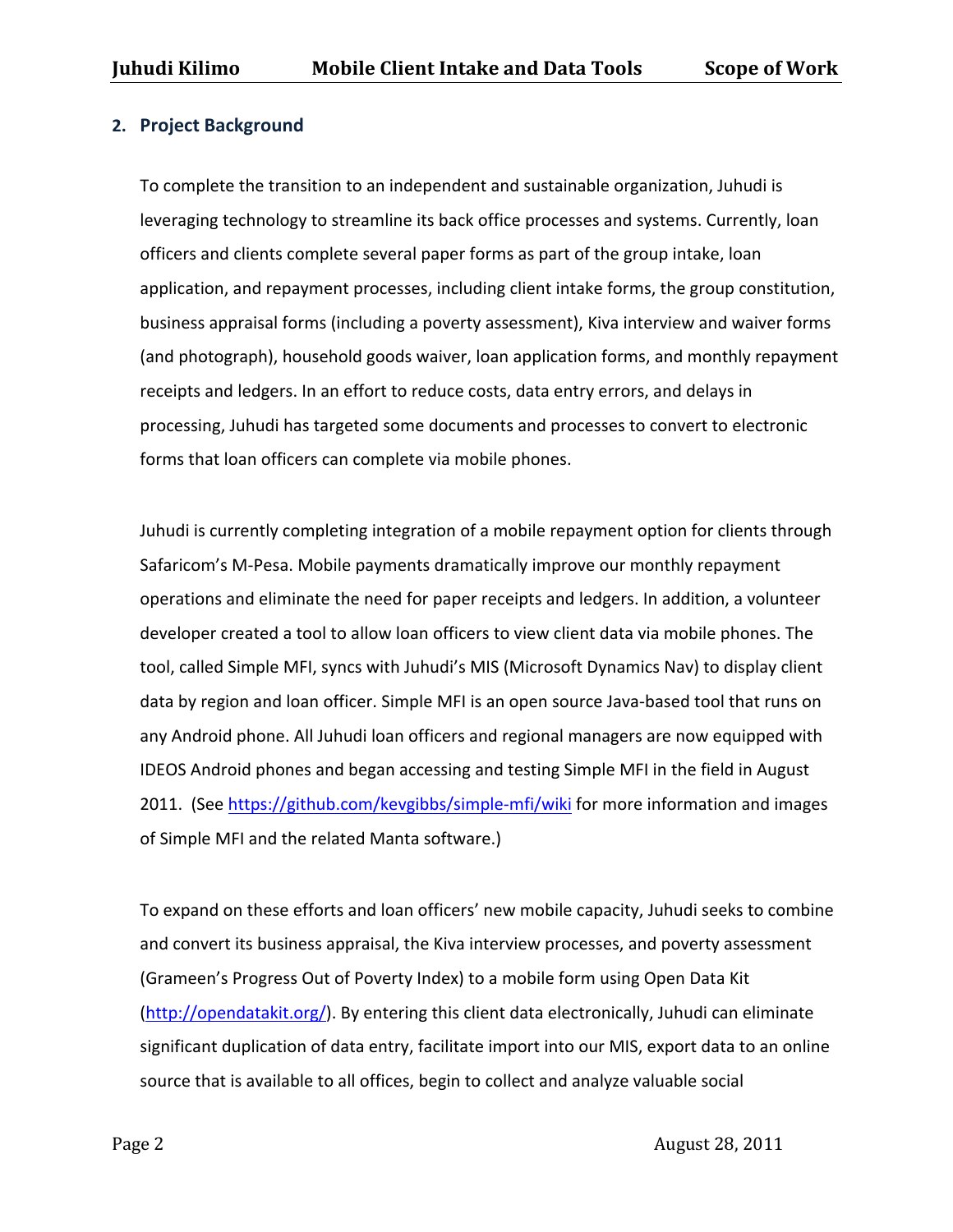performance data, and improve the speed at which it funds loans through Kiva and disburses loans to clients.

### 3. **Scope of Work**

Juhudi is seeking technical assistance to aid development and testing of XML- and Javabased mobile tools, including mobile forms created in ODK and the Simple MFI tool.

#### **Mobile+business+appraisal**

Juhudi has detailed the format and structure of the combined mobile business appraisal and created a draft in ODK and seeks the following technical assistance to complete the project.

- Review the overall design and functionality of the form and XML file
- Develop and implement items in the form that can't be built directly in ODK:
	- $\circ$  Progressive questions on expenses, income, and credit history that result in a summed amount
	- $\circ$  Automated answers on date, loan office name, field office name based on phone presets
- Improve the numeric parameters of some items to ensure correct entry: client ID, mobile number, and year started farming
- Resolve XML export and import errors
- Improve display of collected client data in an internal online source

Juhudi seeks to further develop the appraisal tool to offer increased operational capacities:

- Implement signature capture to allow clients (including co-guarantors and group leadership) and staff to sign the Kiva legal waiver and approve the business appraisal data
- Implement GPS capture and develop a client farm and loan group location map listed by loan officer